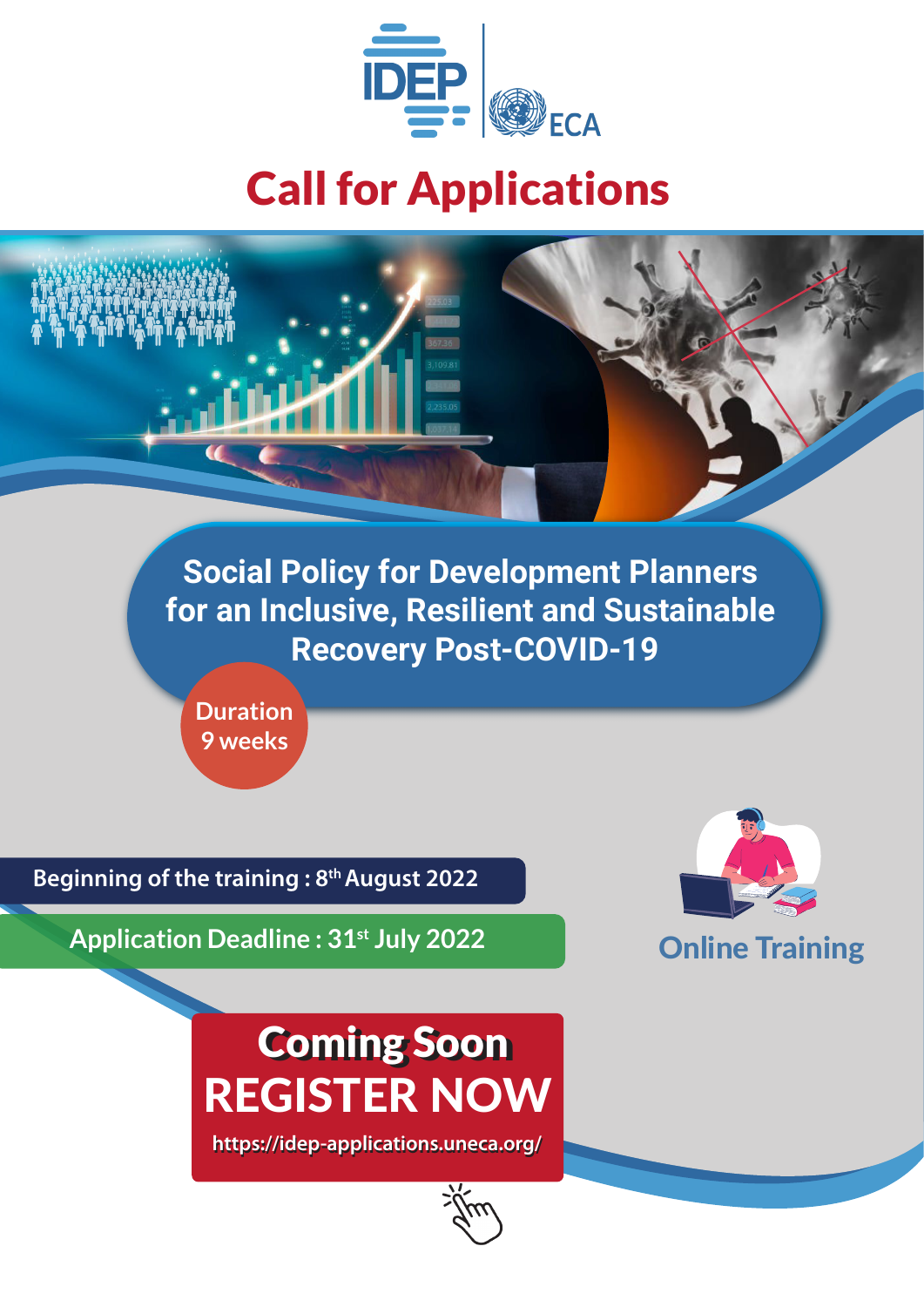**Social Policy for Development Planners for an Inclusive, Resilient and Sustainable Recovery Post-COVID-19**

## Call for Applications

## *Announcement in Brief*

Type : **Short Term Course** 

Area: **Social policy**

Beginning of the course : **8 th August 2022**

#### Duration : **9 Weeks**

Language : **Bilingual** ( **English / French )**

Application Deadline: **31st July 2022**



*IDEP strongly encourage and supports the participation of suitably qualified female officials in its capacity development and training programme*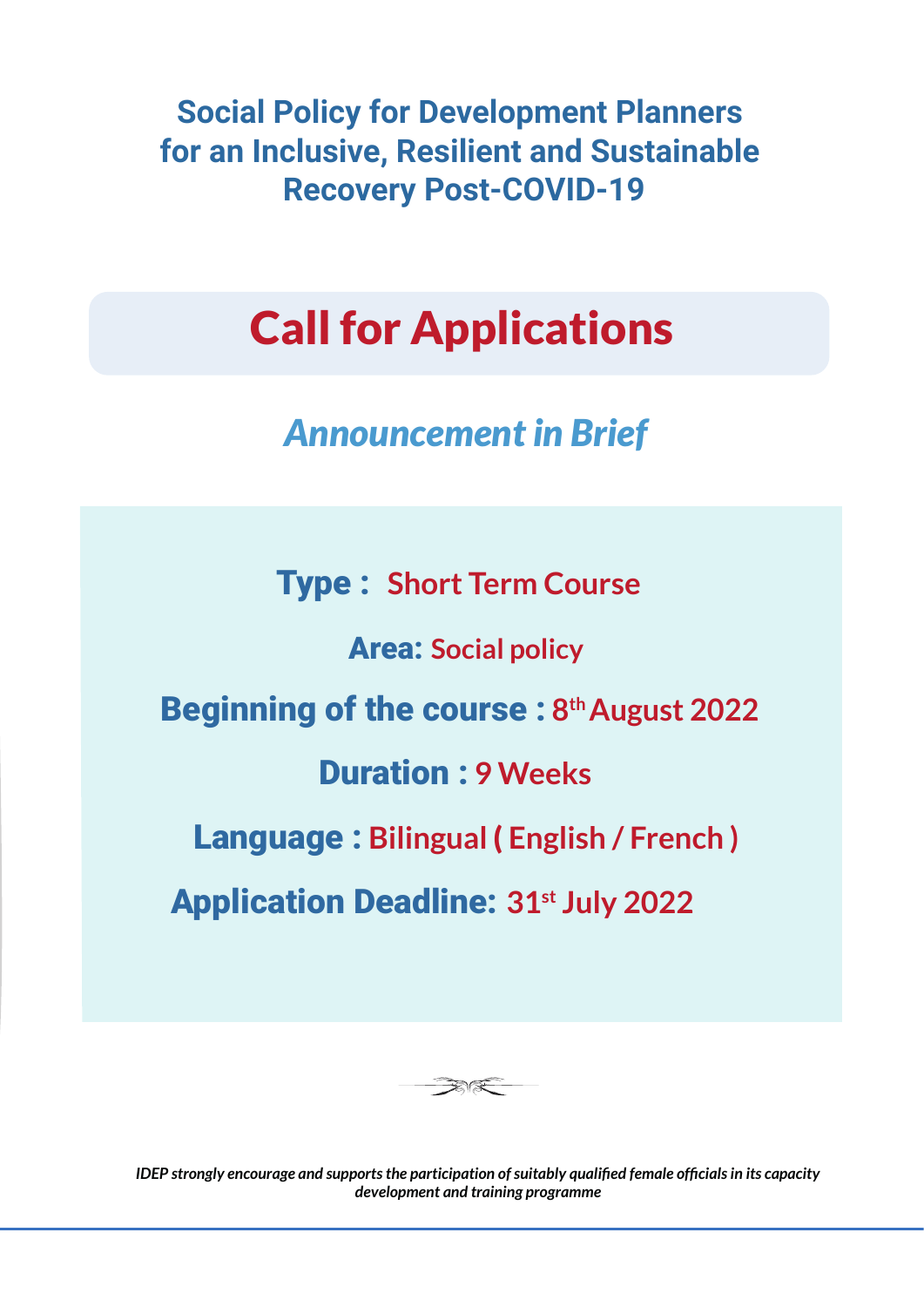

As a region, Africa has seen remarkable progress in socio-economic development in the past two decades. It still experiences, however, high levels of poverty and inequality, food insecurity and malnutrition, high maternal and child mortality, high levels of informal employment, conflicts and the impacts of climate change .

Moreover, the COVID-19 pandemic brought unprecedented disruptions to Africa resulting in Social and Economic shocks, reducing earnings and increasing poverty and food insecurity as well as leading the region into its first recession in 25 years .

Although, it began as a health emergency, the COVID-19 pandemic has become a devastating socioeconomic crisis in Africa, reversing hard-won development gains such as poverty and inequality reduction.

According to ECA, COVID-19 employment effects are likely to be severe in urban areas. With urban-based sectors of the economy (manufacturing and services) which currently account for 64% of GDP in Africa are expected to be hit hard by COVID-19 related effects, leading to substantial losses in productive jobs. In particular, the approximately 250 million Africans in informal urban employment (excluding North Africa) will be at risk. Firms and businesses in African cities are highly vulnerable to COVID-19 related effects, especially SMEs which account for 80% of employment in Africa. These risks are compounded by a likely hike in the cost of living is expected as shown for example by some initial reports of up to 100% increase in the price of some food items in some African cities.

The impact on African economies could be the slowing of growth to 1.8 per cent in the best-case scenario or a contraction of 2.6 percent in the worst case. This has the potential to push 29 million people into extreme poverty .

Lockdown measures and the economic recession are having a dramatic effect on the jobs and livelihoods of workers and their families, as well as on enterprises. In the second quarter of 2020, 60 million full-time equivalent jobs were lost by Africa, including 45 million in sub-Saharan Africa. The great majority of workers, especially women workers, are in informal employment in Africa, where they generally lack social protection and have lower average income. In the first month of the crisis, the earnings of informal workers are estimated to have declined by 81 per cent (United Nations Economic and Social Council, 2020).

The crisis has hit the poorest and most vulnerable hardest and laid bare structural shortcomings such as inadequate health, educational and technological infrastructure, limited social protection, gender inequality, large informal economies, lack of access to basic services, constrained fiscal policy space and a high risk of debt distress in many countries, making them particularly vulnerable to the lasting effects of the pandemic. African countries have realized the need to scale-up social protection programmes and measures to meet the challenges brought about by the COVID-19 crisis as well as to ensure preparedness for other unexpected future events. Thus, they have introduced or adapted over 200 social protection and labour market policies in response to the pandemic .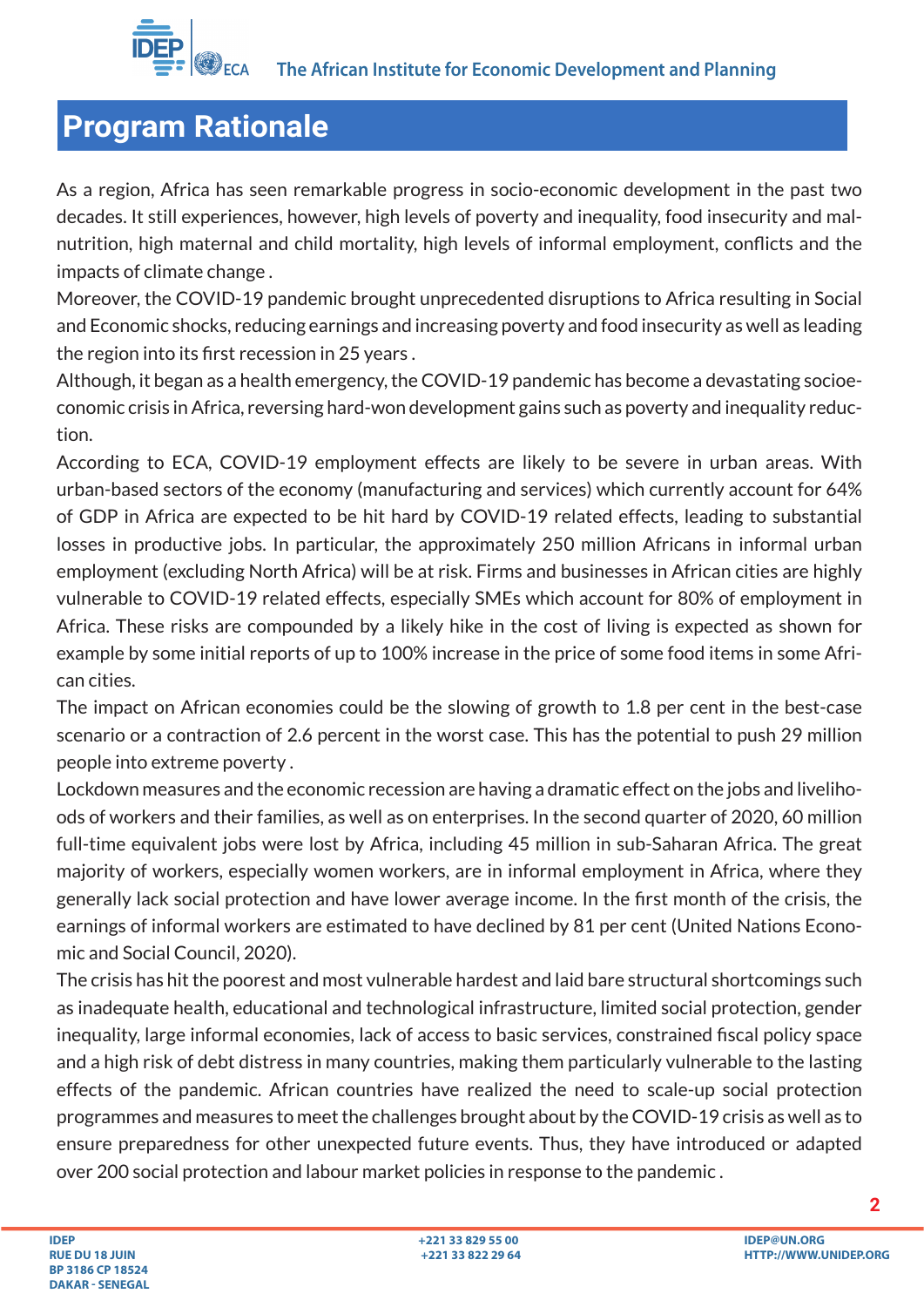The economic damage to developing economies triggered by COVID-19 can be transformed: from a threat to global growth, into an accelerator of global prosperity. Rapid financial support developed and deployed in concert between developing countries and the major players of the global economy, public and private, will reinject growth momentum into economies which were among the world's fastest growing prior to the pandemic.

Africa's growing economy and society will be a major part of the future of global economic growth. The potential of its growing and young population, as well as the investment and productivity opportunities in its developing free trade area, communications and digitalization drive, its biodiversity, global carbon sinks, and renewable energy potential, are all at the leading edge of a sustainable world economy. Making the continent a global powerhouse of the future is the vision of Agenda 2063 and the task for the Sustainable Development Goals (SDGs) in Africa for 2030 .

The challenges resulting from the COVID-19 Pandemic urgently call for effective and efficient measures, including social protection, to build forward better post- COVID-19 and achieve the Sustainable Development Goals, including eradicating poverty, and reducing inequality and vulnerability.

## **Learning Objectives**

The overarching objective of the course on "Social Policy for Development Planners for an Inclusive, Resilient and Sustainable Recovery Post-COVID-19" is to contribute to the development of a critical mass of highly skilled middle and senior development officials and decision makers who have a strong social policy consciousness and orientation, and who will be suitably or better equipped to design and manage development plans in which social and economic policies and strategies are fully interfaced to deliver the kinds of transformative outcomes desired; especially to build forward better Post-COVID-19 Africa.

By the end of the capacity-enhancement training programme, the participants are expected to have acquired:

- A robust understanding of the history, diversity, and conceptual underpinnings of social policy;
- A strong appreciation for the interconnections between economic and social policy, and economic development objectives and social development outcomes;
- A full appreciation of the value of integrated and holistic public policymaking;
- An understanding and appreciation of the multi-dimensionality of social policy instruments and social policy functions, including, in particular, the ways in which social policy instruments produce multiple outcomes;
- A robust capacity to design social policy instruments for implementation;
- Skills for assessing and evaluating competing social policy instruments, their strengths and limitations; and
- La capacité à collaborer, de manière efficace, avec des acteurs extraterritoriaux qui proposent des services de conseil dans le domaine des politiques, les consultants en politiques y compris.
- Une meilleure connaissance de la politique sociale dans les pactes internationaux pour atteindre les ODD et l'Agenda 2063.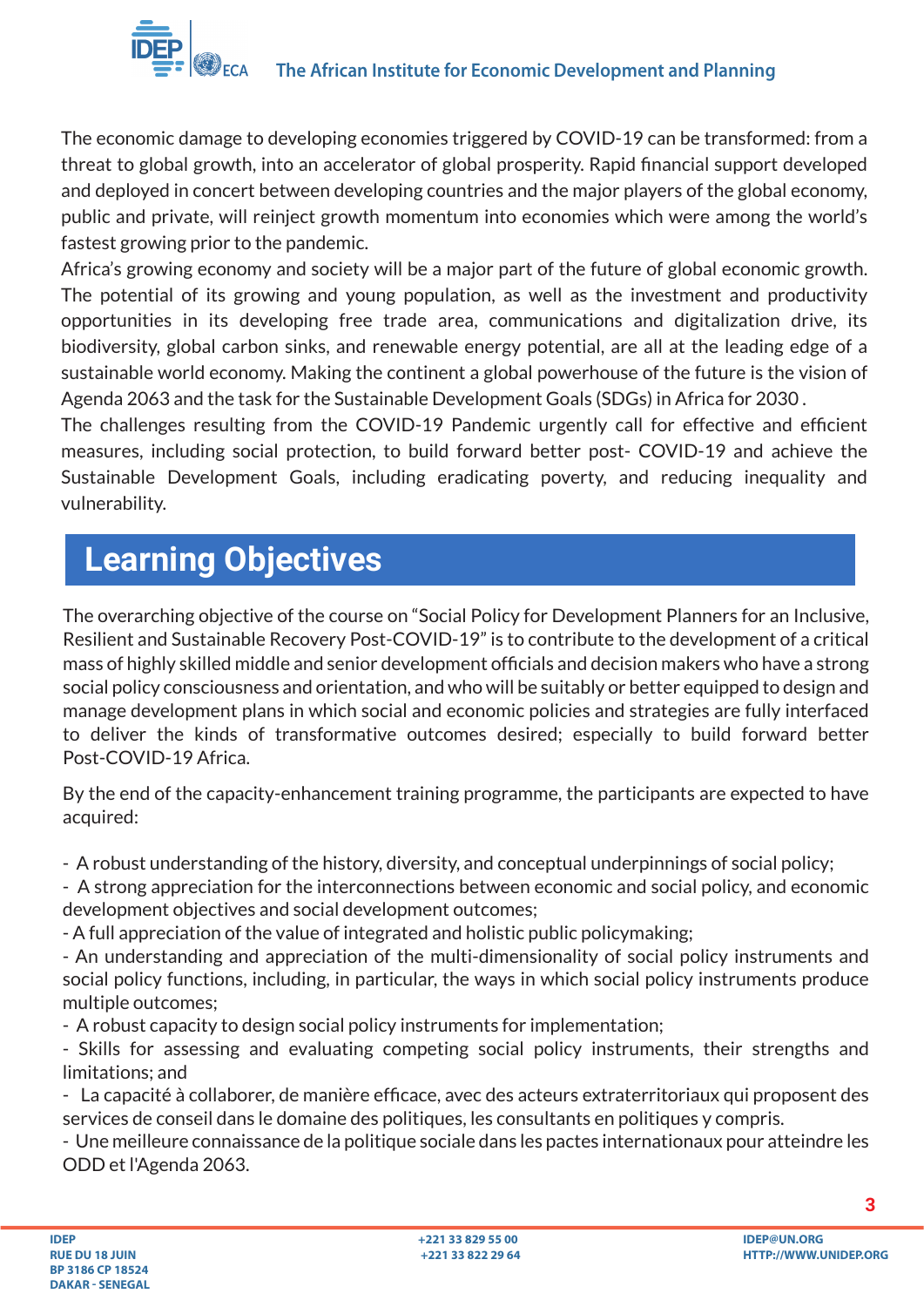

- Tackling Social Policy to build forward better Post-COVID-19 with lessons learned from the pandemic

#### **Content and Structure**

The course consists of the following key modules:

- Module 1: The Principles and Political Economy of Development Planning
- Module 2: Introduction to the Political Economy of Social Policy and Origins of Social Protection
- Module 3: Social Policy: Typology, Diversity of Instruments
- Module 4: Social Policy in International Compacts: Agenda 2063 and Agenda 2030
- Module 5: Social Protecion : Domains, Dimensions, Instruments and Tools
- Module 6: A comparative Analysis of the Experiences of Social Policy in East Asia
- Module 7: The African Social Development Index (ASDI)
- Module 8: Financing Social Policy
- Module 9: Towards a Transformative Social Policy Framework for Africa
- Module 10: Demographic Dynamics and Development

### **Methodology**

This self-paced course will be delivered from 08th August to 16th September 2022. The course will be moderated asynchronously on a weekly basis and participants are required to participate in weekly on-line live sessions. In addition, each module has interactive lessons that provide the core content around the topic for that module. The lessons are designed in a way that learners are also able to self-assess their understanding through built-in quizzes. Additional resources such as bibliographies, web links and optional readings are provided for participants who wish to deepen their knowledge of the course topic.

## **Target Audience**

The target participants are as follows:

- Middle and senior level policy officials and managers directly connected with or responsible for planning, designing, managing, monitoring and evaluating development policy and instruments in their countries;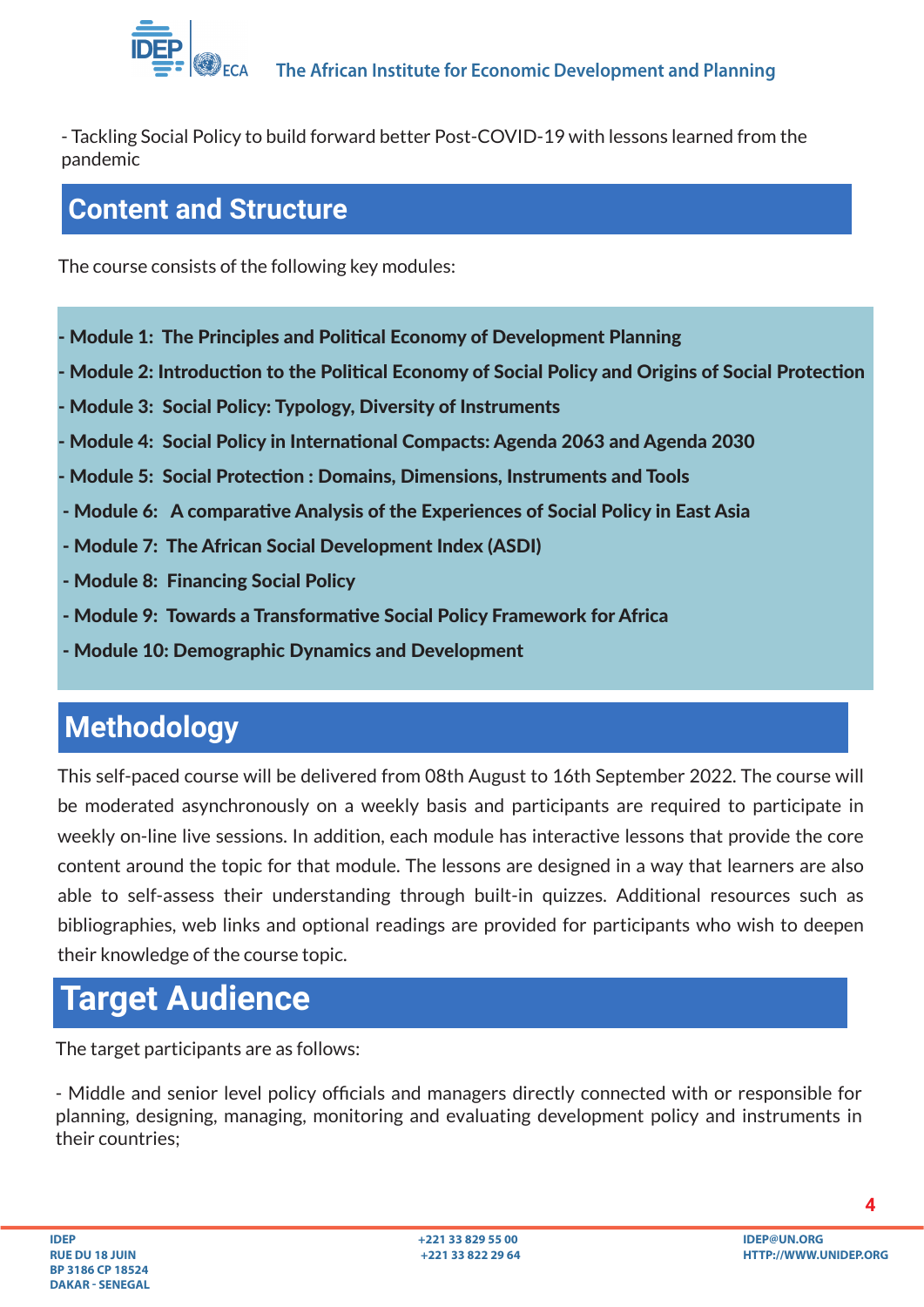

- Officials outside the core planning institutions who play key roles in economic and/or social policy formulation broadly defined.

#### **Acceptance to the Course**

Applicants to the course are expected to have, as a minimum, a bachelor's degree preferably in social policy or Economy. In addition, two years of work experience in the field will be required. Qualified female candidates are strongly encouraged to apply.

Until the registration deadline, participants are accepted to the course on a rolling basis and subject to availability of slots. Applications must be completed exclusively on IDEP online application platform at https://idep-applications.uneca.org/

### **Certificate**

A Certificate of Completion will be issued by IDEP to all participants who successfully complete the course-related self-assessments presented for each module.

## **Technical Requirements**

Access to internet is an essential condition for participation. The following specifications, as a minimum in terms of hardware and software, are required to take this e-Learning course, please consult your Network Administrator or Systems person to ensure that you have the following:

- •Platform: Windows 95, 98, 2000, NT, ME, XP or superior; Mac OS 9 or Mac OS X; Linux
- Hardware: 64 MB of RAM, 1 GB of free disk space
- $\bullet$ Software  $\cdot$ 
	- Adobe Acrobat Reader
	- Adobe Flash Player
	- -Microsoft Office (Windows or Mac) or Open Office
	- -Browser: Google chrome, Firefox 36 or higher or Internet Explorer 7 or higher
- •Modem: 56 K
- Note that JavaScript, Cookies and Pop-ups must be enabled

### Contact Information

IDEP E-Learning and Knowledge Management Division Tel: +221 33 829 55 00 Fax: +221 33 822 29 64 Email: elearning@unidep.org